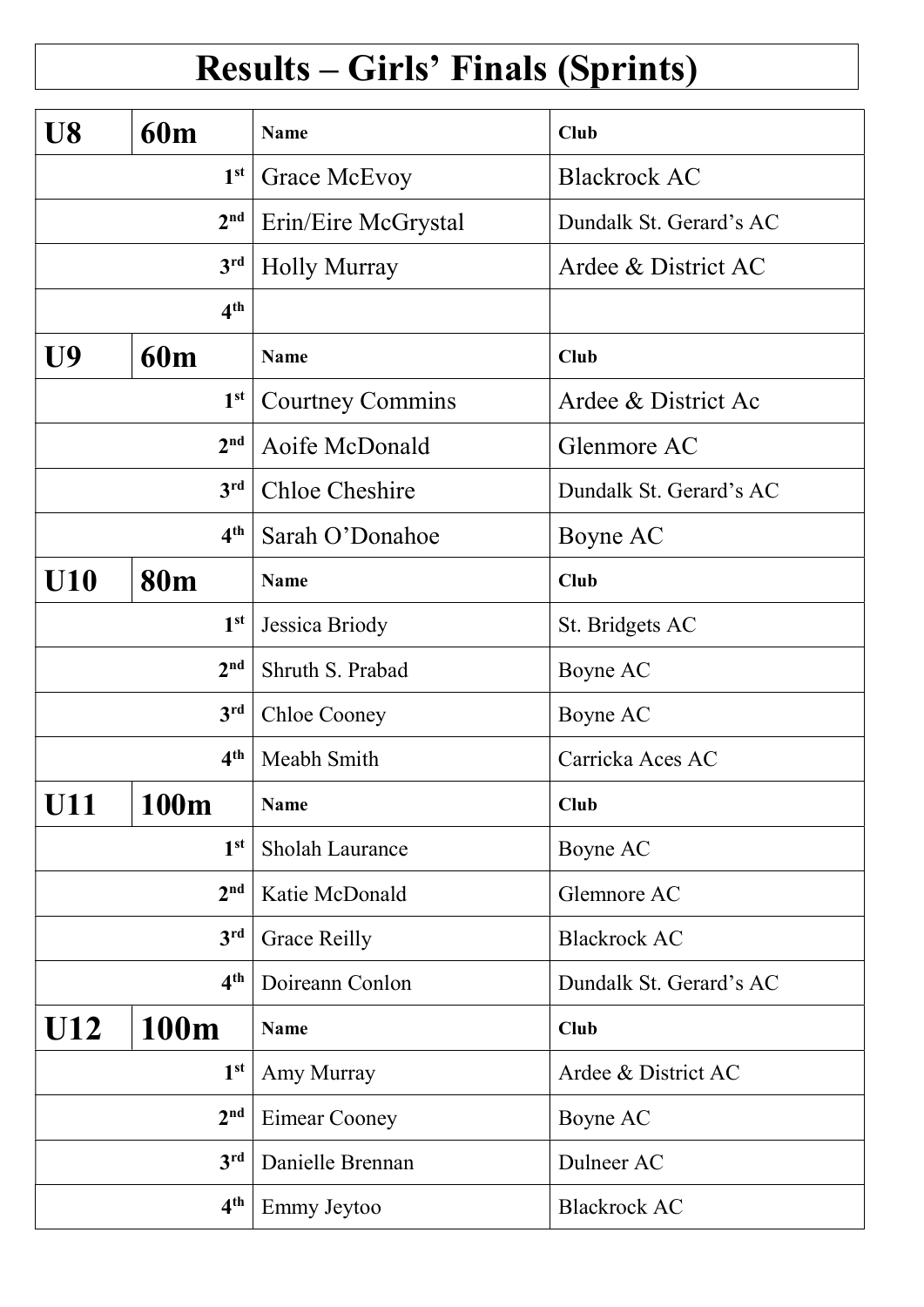## Results – Girls' Finals (Sprints)

| <b>U13</b>         | 100m            | <b>Name</b>       | <b>Club</b>             |
|--------------------|-----------------|-------------------|-------------------------|
|                    |                 |                   |                         |
| 1 <sup>st</sup>    |                 | Nina Kryabas      | Boyne AC                |
|                    | 2 <sup>nd</sup> | Rachel Culligan   | Dundalk St. Gerard's AC |
|                    | 3 <sup>rd</sup> | Lucy Brennan      | St. Peter's AC          |
| 4 <sup>th</sup>    |                 | Ciara Cunningham  | Dundalk St. Gerard's AC |
| U14                | 100m            | <b>Name</b>       | <b>Club</b>             |
|                    | 1 <sup>st</sup> | Orlaith Carolan   | Ardee & District AC     |
|                    | 2 <sup>nd</sup> | Hallie Sands      | Ardee & District AC     |
|                    | 3rd             | Amelia Laurance   | Boyne AC                |
|                    | 4 <sup>th</sup> | Ava Brady         | Boyne AC                |
| U15                | 100m            | <b>Name</b>       | <b>Club</b>             |
| 1 <sup>st</sup>    |                 | Aeyla Orr         | Dunleer AC              |
| 2 <sup>nd</sup>    |                 | Grace Fitzpatrick | Dunleer AC              |
|                    | 3 <sup>rd</sup> |                   |                         |
|                    | 4 <sup>th</sup> |                   |                         |
| <b>U16</b>         | 100m            | <b>Name</b>       | Club                    |
|                    | 1 <sup>st</sup> | Aoibheann Carolan | Ardee & District AC     |
|                    | 2 <sup>nd</sup> | Emma Gillespie    | Ardee & District AC     |
|                    | 3 <sup>rd</sup> | Sian Mothiram     | Ardee & District AC     |
| 4 <sup>th</sup>    |                 |                   |                         |
| U17<br><b>100m</b> |                 | <b>Name</b>       | <b>Club</b>             |
| 1 <sup>st</sup>    |                 | Hannah Reilly     | <b>Blackrock AC</b>     |
|                    |                 |                   |                         |
| <b>Junior</b>      | <b>100m</b>     | <b>Name</b>       | <b>Club</b>             |
|                    | 1 <sup>st</sup> | Katlynn Quinn     | Glenmore AC             |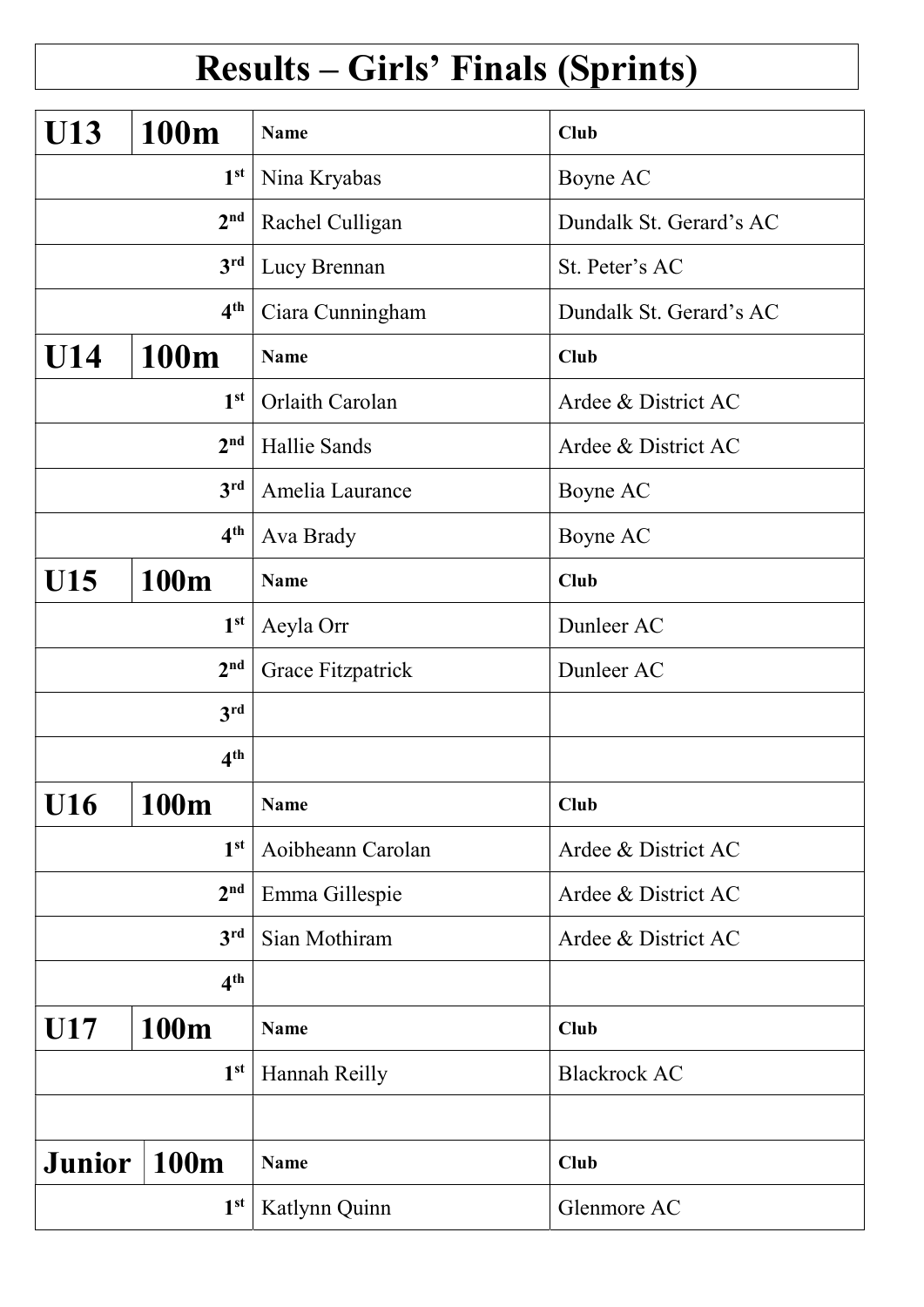## Results – Girls' Finals (Long Distance)

| U8              | <b>200m</b>     | Name                    | <b>Club</b>             |
|-----------------|-----------------|-------------------------|-------------------------|
| 1 <sup>st</sup> |                 | Grace McEvoy            | Boyne AC                |
|                 | 2 <sup>nd</sup> | Eire/Eirn McCrystal     | Dundalk St. Gerard's AC |
|                 | 3 <sup>rd</sup> | Hollie Murray           | Ardee & District AC     |
| 4 <sup>th</sup> |                 | Aine Smith              | Ardee & District AC     |
| U9              | <b>200m</b>     | <b>Name</b>             | <b>Club</b>             |
|                 | 1 <sup>st</sup> | <b>Chloe Cheshire</b>   | Dundalk St. Gerard's AC |
|                 | 2 <sup>nd</sup> | <b>Courtney Commins</b> | Ardee & District AC     |
|                 | 3 <sup>rd</sup> | Siabh O'Donoghoe        | Boyne AC                |
|                 | 4 <sup>th</sup> | Aoife McDonald          | Glenmore AC             |
| U10             | <b>200m</b>     | <b>Name</b>             | <b>Club</b>             |
|                 | 1 <sup>st</sup> | <b>Chloe Cooney</b>     | Boyne AC                |
|                 | 2 <sup>nd</sup> | Emily O'Reilly          | St. Peter's AC          |
| 3 <sup>rd</sup> |                 | Meabh Smith             | Carrick Aces AC         |
|                 | 4 <sup>th</sup> | Jessica Briody          | St. Peter's AC          |
| <b>U11</b>      | 600m            | <b>Name</b>             | <b>Club</b>             |
|                 | 1 <sup>st</sup> | Sholah Laurance         | Boyne AC                |
|                 | 2 <sup>nd</sup> | Doireann Conlon         | Dundalk St. Gerard's AC |
|                 | 3 <sup>rd</sup> | Katie Culhane           | Boyne AC                |
| 4 <sup>th</sup> |                 | Aoife Burnes            | St. Bridget's AC        |
| U12<br>800m     |                 | <b>Name</b>             | <b>Club</b>             |
| 1 <sup>st</sup> |                 | Eimear Cooney           | Boyne AC                |
|                 | 2 <sub>nd</sub> | Deverla Allen           | St. Peter's AC          |
|                 | 3 <sup>rd</sup> | Amy Murray              | Ardee & District AC     |
| 4 <sup>th</sup> |                 | <b>Emily Jaitoo</b>     | <b>Blackrock AC</b>     |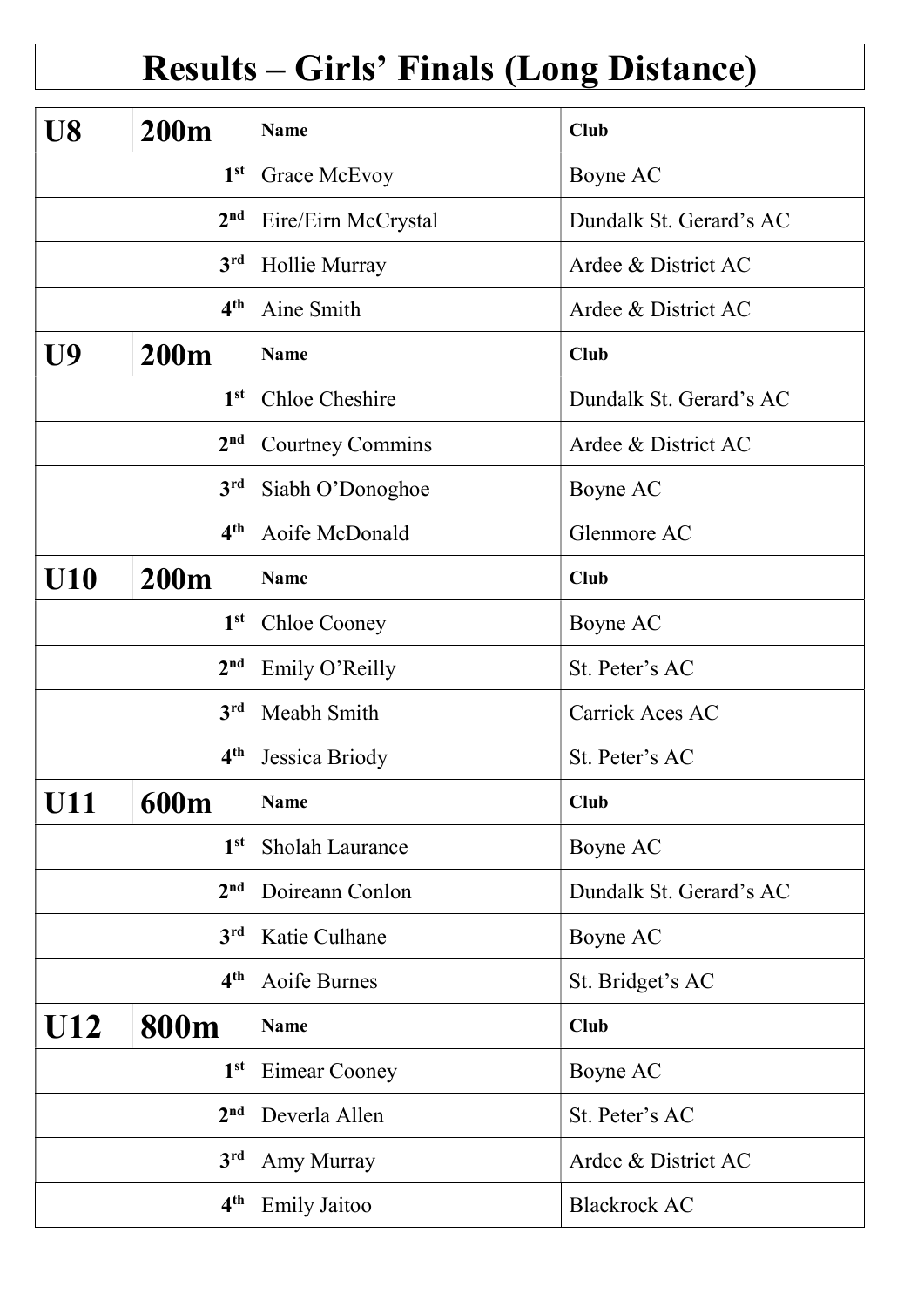## Results – Girls' Finals (Long Distance)

| <b>U13</b>      | 800m            | <b>Name</b>       | <b>Club</b>             |
|-----------------|-----------------|-------------------|-------------------------|
|                 | 1 <sup>st</sup> | Rebecca Baldwin   | <b>Blackrock AC</b>     |
|                 | 2 <sup>nd</sup> | Ciara Cumningham  | Dundalk St. Gerard's AC |
|                 | 3 <sup>rd</sup> | Ava Ashby         | Glenmore AC             |
|                 | 4 <sup>th</sup> | Vanessa Brennan   | Dunleer AC              |
| U14             | 800m            | <b>Name</b>       | Club                    |
|                 | 1 <sup>st</sup> | Ava Brady         | Glenmore AC             |
|                 | 2 <sup>nd</sup> | Hallie Sands      | Ardee & District AC     |
|                 | 3 <sup>rd</sup> | Orlaith Carolan   | Ardee & District AC     |
|                 | 4 <sup>th</sup> |                   |                         |
| U15             | 800m            | Name              | <b>Club</b>             |
| 1 <sup>st</sup> |                 | Rebecca McCarrron | Ardee & District AC     |
|                 | 2 <sup>nd</sup> | Grace Fitzpatrick | Dunleer AC              |
| 3 <sup>rd</sup> |                 | Isobelle Delaney  | Ardee & District AC     |
|                 | 4 <sup>th</sup> |                   |                         |
| U16             | <b>800m</b>     | <b>Name</b>       | <b>Club</b>             |
|                 | 1 <sup>st</sup> | Ciara Reilly      | Dundalk St. Gerard's AC |
|                 | 2 <sup>nd</sup> | Emma Gillespie    | Ardee & District AC     |
|                 | 3 <sup>rd</sup> | Sian Mothiram     | Ardee & District AC     |
| 4 <sup>th</sup> |                 |                   |                         |
| 800m<br>U17     |                 | <b>Name</b>       | <b>Club</b>             |
| 1 <sup>st</sup> |                 | Hannah Reilly     | <b>Blackrock AC</b>     |
|                 |                 |                   |                         |
| <b>Junior</b>   | 800m            | <b>Name</b>       | <b>Club</b>             |
| 1 <sup>st</sup> |                 | Katlynn Quinn     | Glenmore AC             |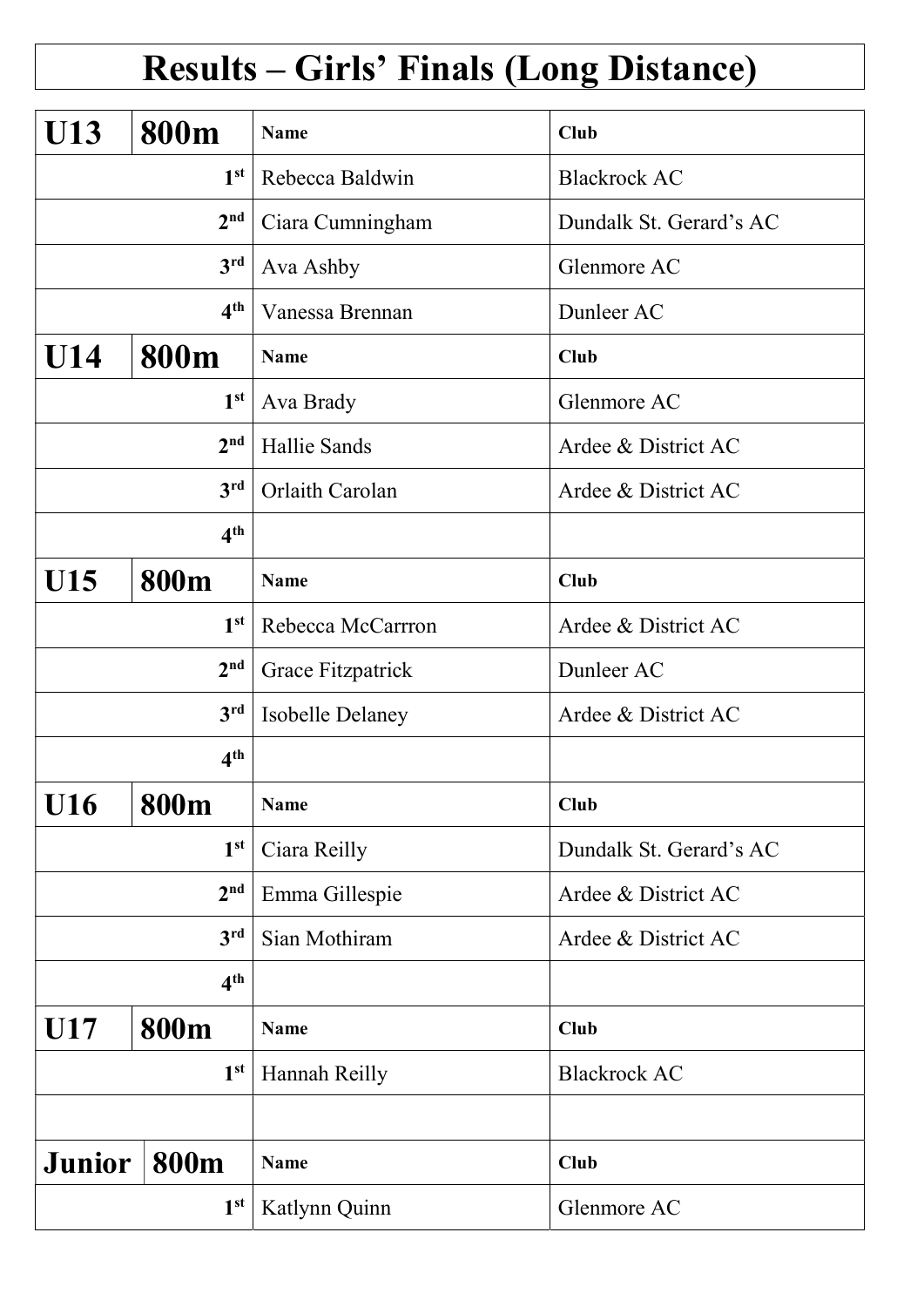# Results – Boys' Finals (Sprints)

| U8              | <b>60m</b>      | <b>Name</b>          | Club                    |
|-----------------|-----------------|----------------------|-------------------------|
| 1 <sup>st</sup> |                 | Harry Rogers         | Dundalk St. Gerard's AC |
|                 | 2 <sup>nd</sup> | Darragh Rooney       | Dunleer AC              |
|                 | 3 <sup>rd</sup> | Tom Joe McCormack    | Ardee & District AC     |
| 4 <sup>th</sup> |                 | Nathan Robertson     | Boyne AC                |
| U9              | <b>60m</b>      | <b>Name</b>          | <b>Club</b>             |
|                 | 1 <sup>st</sup> | Jack Duffy           | Ardee & District AC     |
|                 | 2 <sup>nd</sup> | Oran Lynch           | Ardee & District AC     |
|                 | 3 <sup>rd</sup> | <b>Shay Casey</b>    | Dundalk St. Gerard's AC |
|                 | 4 <sup>th</sup> | Alex Callan          | Ardee & District AC     |
| <b>U10</b>      | <b>80m</b>      | <b>Name</b>          | <b>Club</b>             |
| 1 <sup>st</sup> |                 | Calum Byrne          | Boyne AC                |
|                 | 2 <sup>nd</sup> | Paul Lynch           | St. Bridget's AC        |
| 3 <sup>rd</sup> |                 | <b>Conor Brennan</b> | Dunleer AC              |
|                 | 4 <sup>th</sup> | James Scanlon        | <b>Blackrock AC</b>     |
| <b>U11</b>      | 100m            | <b>Name</b>          | Club                    |
|                 | 1 <sup>st</sup> | L. Kilbur            | Boyne AC                |
|                 | 2 <sup>nd</sup> | Oliver Carolan       | Boyne AC                |
|                 | 3 <sup>rd</sup> | Alex Robertson       | Boyne AC                |
| 4 <sup>th</sup> |                 | Tom Maguire          | Ardee & District AC     |
| U12<br>100m     |                 | <b>Name</b>          | <b>Club</b>             |
| 1 <sup>st</sup> |                 | Jack Dowdall         | Ardee & District AC     |
|                 | 2 <sup>nd</sup> | Padraig Lynch        | St. Bridget's AC        |
|                 | 3rd             | Harry O'Reilly       | St. Peter's AC          |
| 4 <sup>th</sup> |                 | Shane O'Donnell      | Boyne AC                |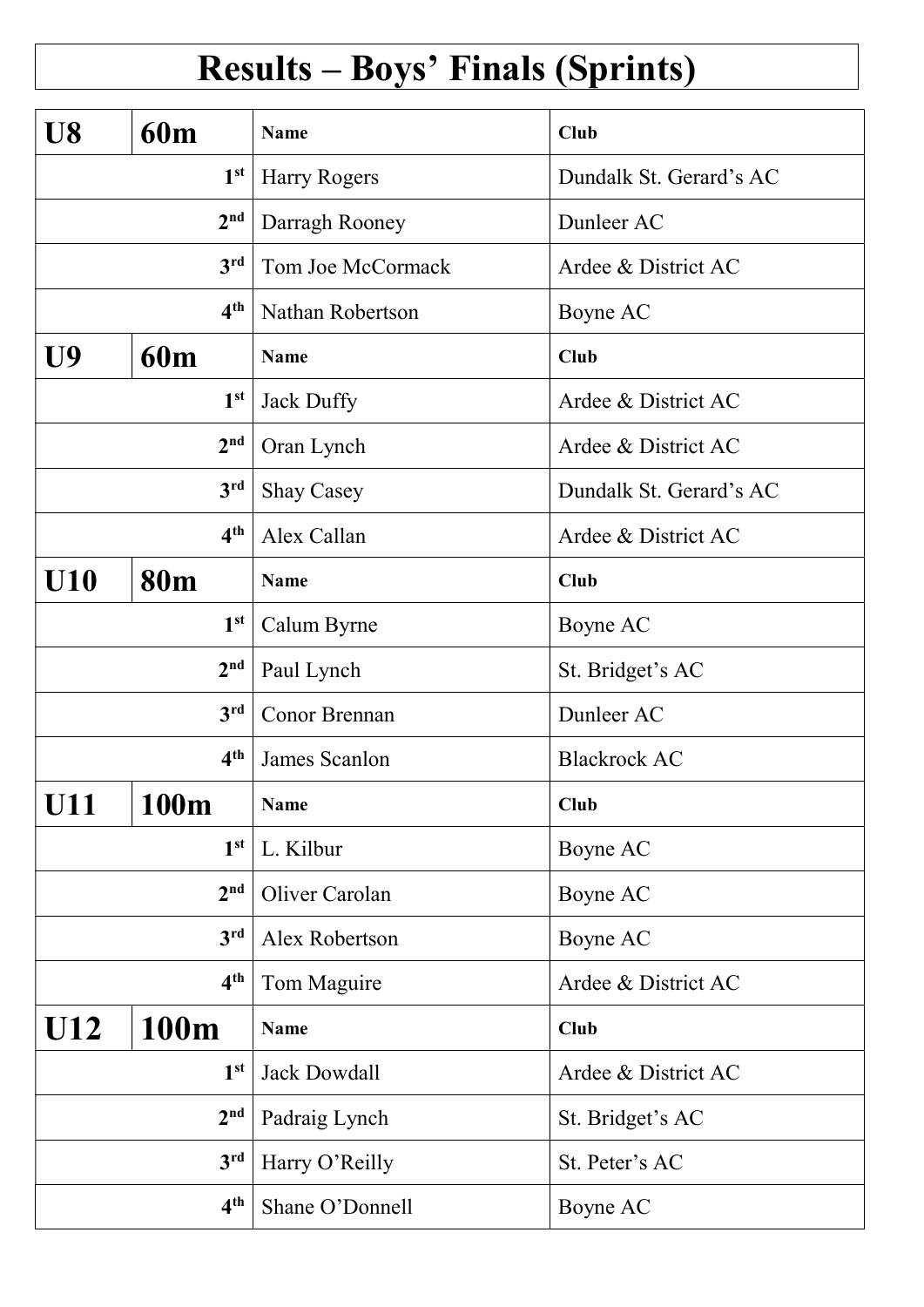# Results – Boys' Finals (Sprints)

| U13             | 100m            | <b>Name</b>             | <b>Club</b>         |
|-----------------|-----------------|-------------------------|---------------------|
| 1 <sup>st</sup> |                 | Sean Reilly             | <b>Blackrock AC</b> |
|                 | 2 <sup>nd</sup> | Jamie Laverty           | Carrick Aces AC     |
|                 | 3 <sup>rd</sup> | <b>Aaron Fennel</b>     | Boyne AC            |
|                 | 4 <sup>th</sup> | Mathew Fitzpatrick      | Dunleer AC          |
| U14             | 100m            | <b>Name</b>             | <b>Club</b>         |
|                 | 1 <sup>st</sup> | James Maguire           | Ardee & District AC |
|                 | 2 <sup>nd</sup> | Karlis Kaugars          | Dunleer AC          |
|                 | 3rd             | Mark Lithford           | St. Peter's AC      |
|                 | 4 <sup>th</sup> | Adam Byrne              | Boyne AC            |
| U15             | 100m            | <b>Name</b>             | <b>Club</b>         |
| 1 <sup>st</sup> |                 | Leon Kingabor           | Boyne AC            |
| 2 <sup>nd</sup> |                 | Mark Lynch              | St. Bridget's AC    |
| 3 <sup>rd</sup> |                 | Daniel McCarron         | Dundealgan AC       |
|                 | 4 <sup>th</sup> | Tommy Watters           | Dundealgan AC       |
| <b>U16</b>      | 100m            | <b>Name</b>             | <b>Club</b>         |
|                 | 1 <sup>st</sup> | <b>Graham King Abor</b> | Boyne AC            |
|                 | 2 <sup>nd</sup> | Paul Krakowiak          | Navan AC            |
|                 | 3 <sup>rd</sup> | Daniel Cunningham       | Dundealgan AC       |
| 4 <sup>th</sup> |                 |                         |                     |
| U17             | 100m            | <b>Name</b>             | <b>Club</b>         |
| 1 <sup>st</sup> |                 | Destiny James           | Dundealgan AC       |
|                 | 2 <sup>nd</sup> | Darragh Hughes          | <b>Blackrock AC</b> |
|                 | 3 <sup>rd</sup> | Peter McGuinness        | <b>Blackrock AC</b> |
| 4 <sup>th</sup> |                 | Daniel Akisanni         | Dundealgan AC       |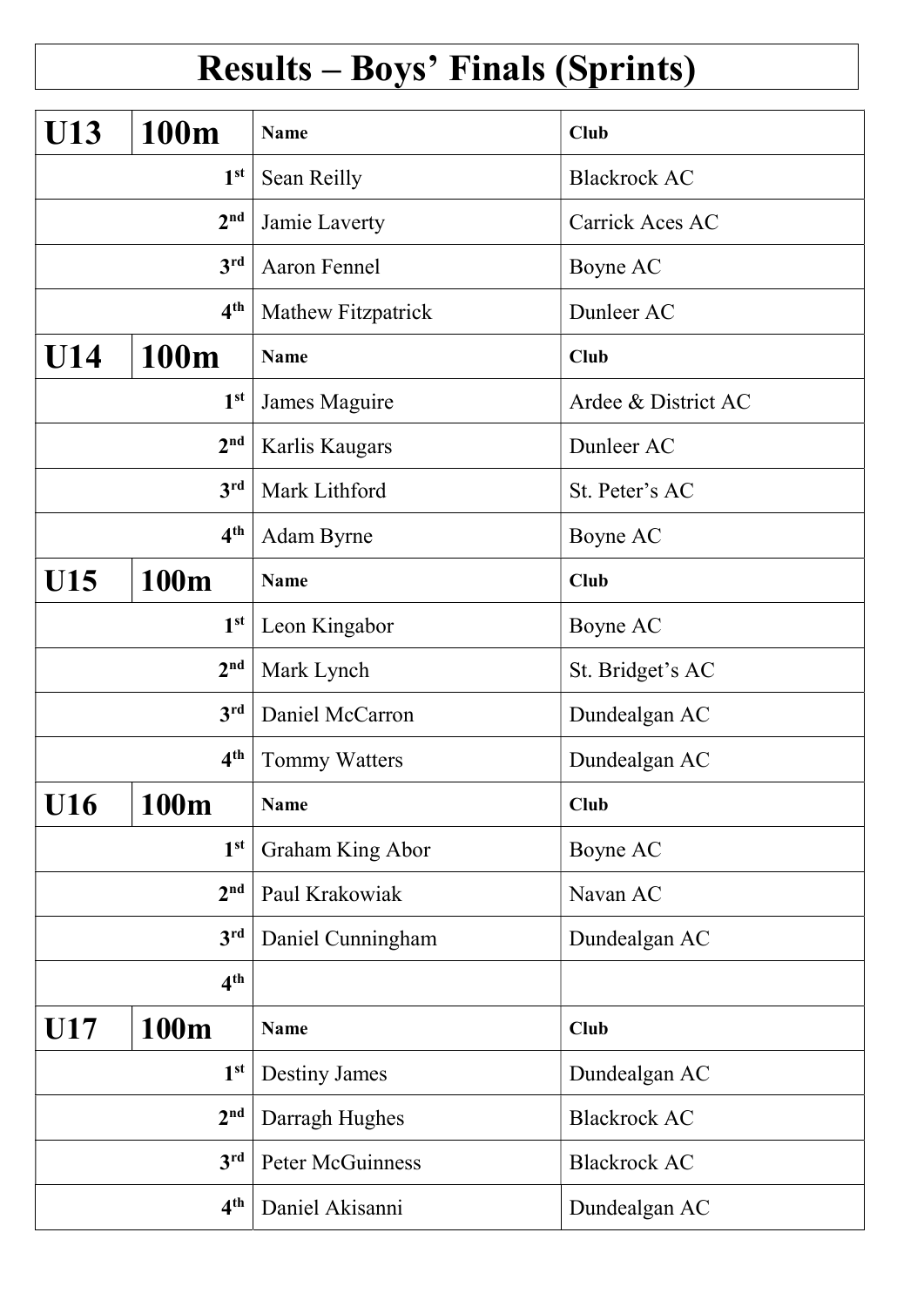| Junior   800m |  | <b>Name</b>             | <b>Club</b>   |
|---------------|--|-------------------------|---------------|
|               |  | $1st$ Kevin Olandunjoye | Dundealgan AC |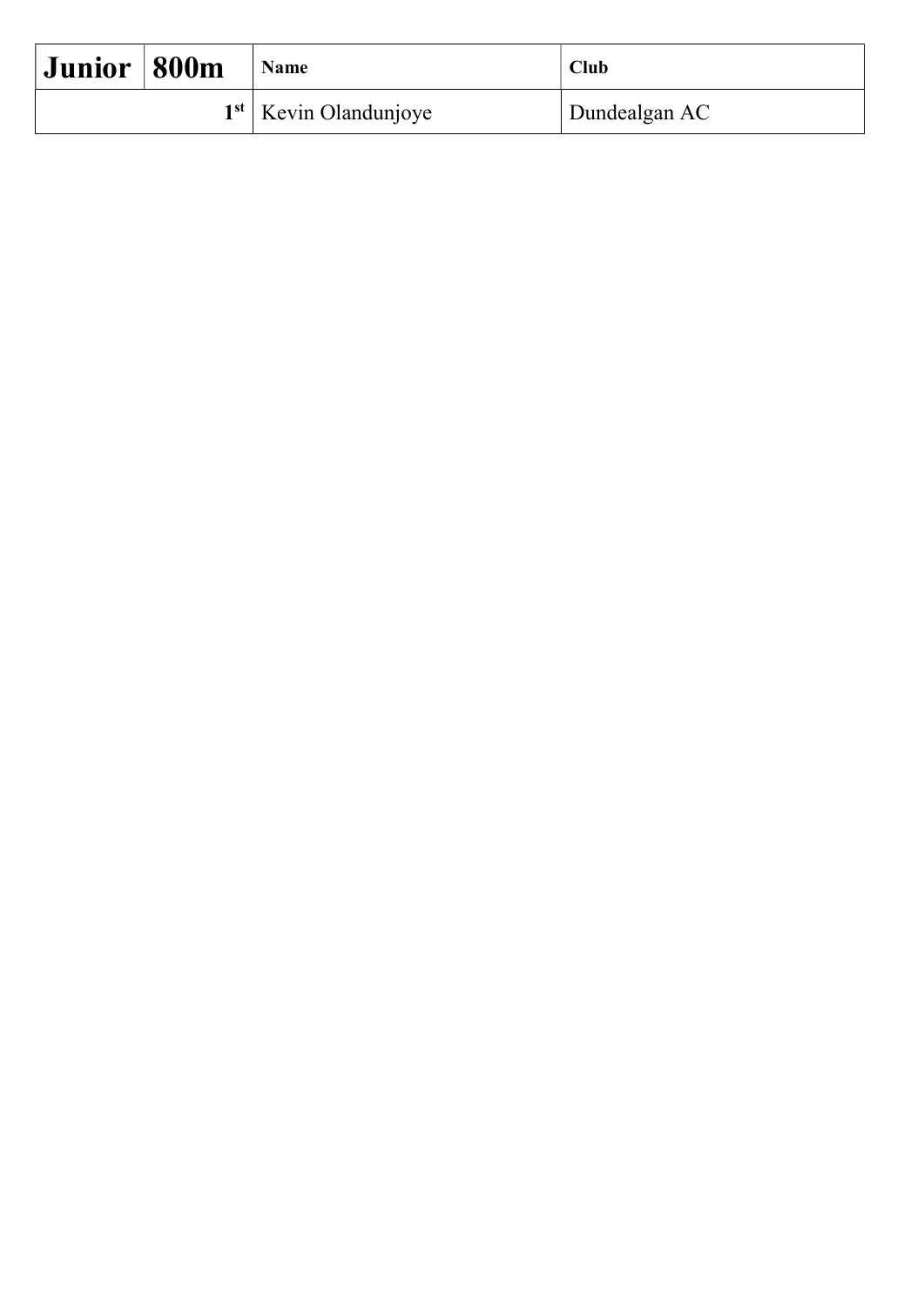# Results – Boys' Finals (Long Distance)

| U8                 | <b>200m</b>     | <b>Name</b>         | Club                     |
|--------------------|-----------------|---------------------|--------------------------|
| 1 <sup>st</sup>    |                 | Harry Rogers        | Dundalk St. Gerards's AC |
|                    | 2 <sup>nd</sup> | Nathan Robertson    | Boyne AC                 |
|                    | 3 <sup>rd</sup> | Tom Joe McCormack   | Ardee & District AC      |
| 4 <sup>th</sup>    |                 | Darragth Rooney     | Dunleer AC               |
| U9<br><b>200m</b>  |                 | <b>Name</b>         | <b>Club</b>              |
|                    | 1 <sup>st</sup> | Oran Lynch          | Ardee & District AC      |
|                    | 2 <sup>nd</sup> | Jack Duffy          | Ardee & District AC      |
|                    | 3 <sup>rd</sup> | Alex Callan         | Ardee & District AC      |
|                    | 4 <sup>th</sup> | <b>Shay Casey</b>   | Dundalk St. Gerards's AC |
| <b>U10</b>         | <b>200m</b>     | <b>Name</b>         | <b>Club</b>              |
| 1 <sup>st</sup>    |                 | Callum Byrne        | Boyne AC                 |
|                    | 2 <sup>nd</sup> | Conor Brennan       | Dunleer AC               |
|                    | 3 <sup>rd</sup> | Paul Lynch          | St. Bridget's AC         |
|                    | 4 <sup>th</sup> | Declan McIntee      | Dunleer AC               |
| <b>U11</b>         | 600m            | <b>Name</b>         | <b>Club</b>              |
|                    | 1 <sup>st</sup> | Alex Robertson      | Boyne AC                 |
|                    | 2 <sup>nd</sup> | Daire Mathews       | Dunleer AC               |
|                    | 3 <sup>rd</sup> | Dylan McCarron      | Ardee & District AC      |
| 4 <sup>th</sup>    |                 | <b>Arthur Sands</b> | Ardee & District AC      |
| U12<br><b>800m</b> |                 | <b>Name</b>         | <b>Club</b>              |
| 1 <sup>st</sup>    |                 | Shay O'Donnell      | Boyne AC                 |
|                    | 2 <sup>nd</sup> | Harry O'Reilly      | St. Peter's AC           |
|                    | 3 <sup>rd</sup> | Ben McKeown         | St Peter's AC            |
| 4 <sup>th</sup>    |                 | Sam O'Neill         | Dunleer AC               |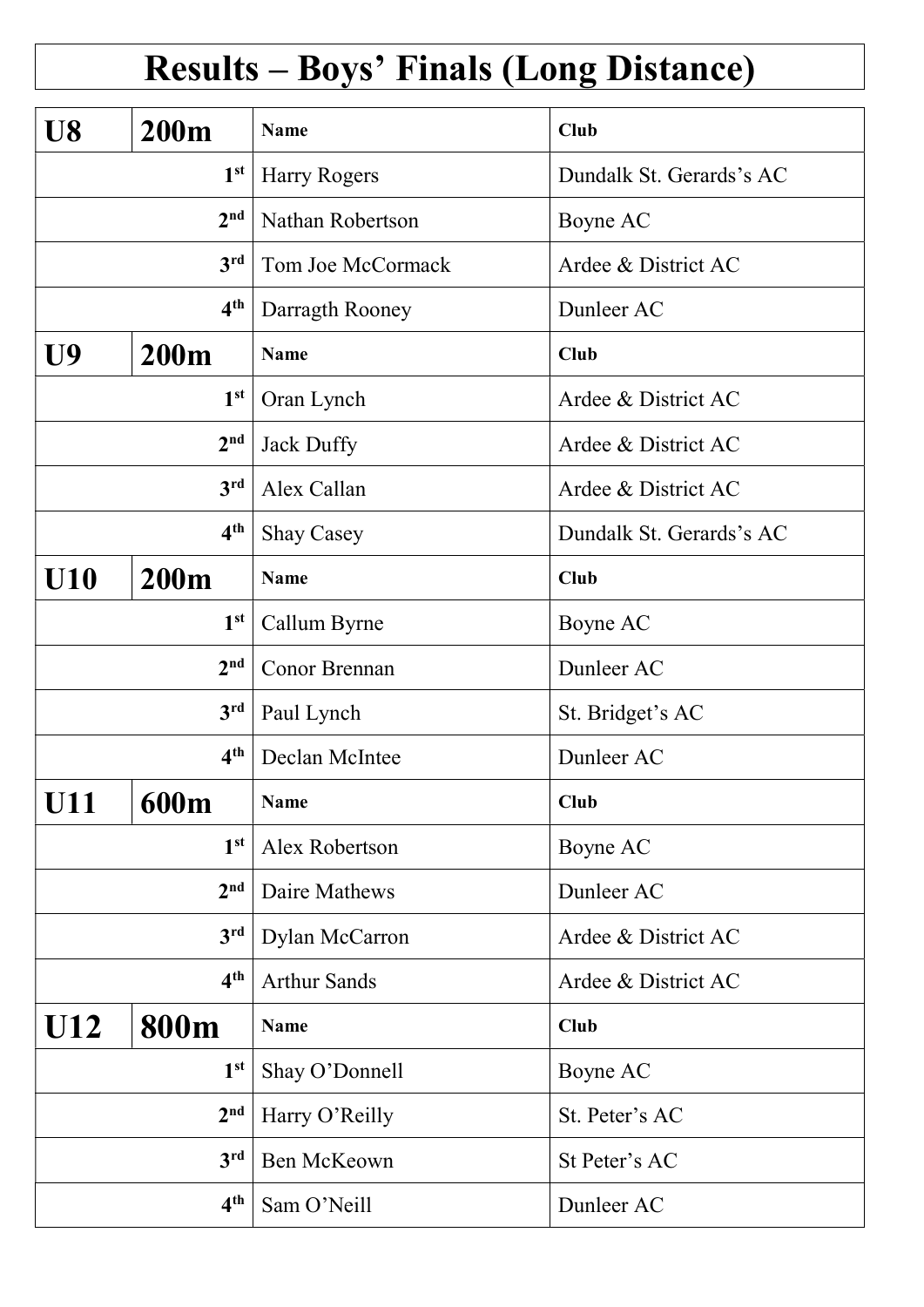#### Results – Boys' Finals (Long Distance)

| <b>U13</b>         | 800m            | <b>Name</b>          | <b>Club</b>         |
|--------------------|-----------------|----------------------|---------------------|
| 1 <sup>st</sup>    |                 | Sean Reilly          | <b>Blackrock AC</b> |
|                    | 2 <sup>nd</sup> | Adhran Smith         | Carrick Aces AC     |
|                    | 3 <sup>rd</sup> | <b>Jack McCarron</b> | Ardee & District AC |
|                    | 4 <sup>th</sup> | Michael Reid         | Ardee & District AC |
| U14                | 800m            | <b>Name</b>          | Club                |
|                    | 1 <sup>st</sup> | Neill Culhann        | Boyne AC            |
|                    | 2 <sup>nd</sup> | Mark Litchfield      | St. Peter's AC      |
|                    | 3 <sup>rd</sup> | Sean Allen           | St. Peter's AC      |
|                    | 4 <sup>th</sup> |                      |                     |
| U15                | 800m            | <b>Name</b>          | Club                |
| 1 <sup>st</sup>    |                 | Daniel McCarron      | Dundealgan AC       |
| 2 <sup>nd</sup>    |                 | Tommy Watters        | Dundealgan AC       |
| 3 <sup>rd</sup>    |                 | Alex Murphy          | Dundealgan AC       |
|                    | 4 <sup>th</sup> |                      |                     |
| <b>U16</b>         | <b>800m</b>     | <b>Name</b>          | <b>Club</b>         |
|                    | 1 <sup>st</sup> | Euan Cunniffe        | Boyne AC            |
|                    | 2 <sup>nd</sup> |                      |                     |
|                    | 3 <sup>rd</sup> |                      |                     |
| 4 <sup>th</sup>    |                 |                      |                     |
| U17<br><b>800m</b> |                 | <b>Name</b>          | Club                |
| 1 <sup>st</sup>    |                 | Donnacha Hughes      | <b>Blackrock AC</b> |
|                    | 2 <sup>nd</sup> | Peter McGuinness     | <b>Blackrock AC</b> |
|                    | 3 <sup>rd</sup> | <b>Destiny James</b> | Dundealgan AC       |
| 4 <sup>th</sup>    |                 | Owen Smith           | <b>Blackrock AC</b> |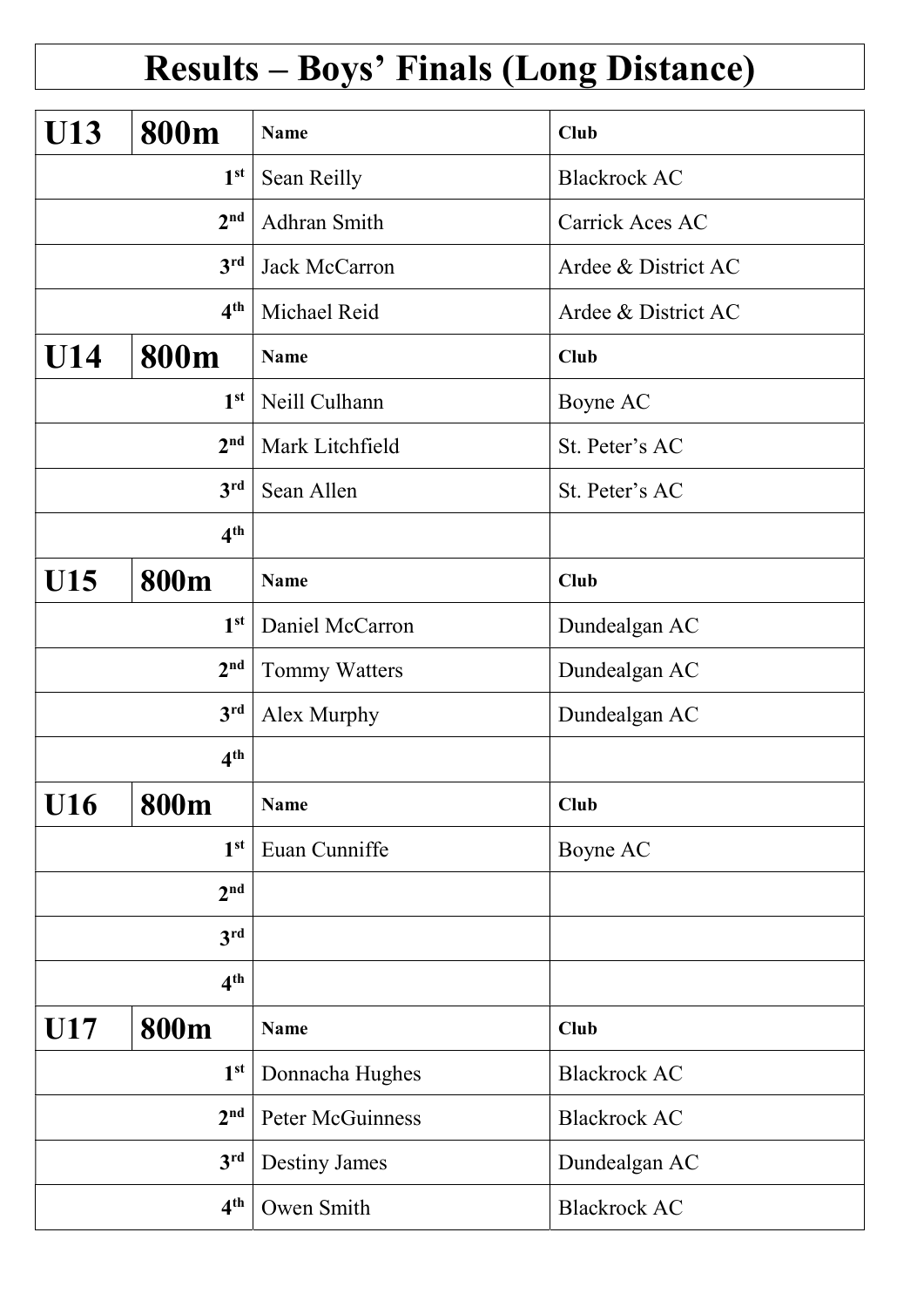| Junior   800m | Name                        | Club     |
|---------------|-----------------------------|----------|
|               | $1st$ Tadhg Everit Thompson | Boyne AC |

#### Results – Fit 4 Life

| Women           | 1 mile          | <b>Name</b>       | Club                |
|-----------------|-----------------|-------------------|---------------------|
| 1 <sup>st</sup> |                 | Helen McEntee     | Dunleer AC          |
|                 | 2 <sup>nd</sup> | Michelle Lynch    | Ardee & District AC |
|                 | 3 <sup>rd</sup> | Sarah Ni Loughlin | Ardee & District AC |
|                 | 4 <sup>th</sup> |                   |                     |

| Men | 1 mile          | <b>Name</b>            | <b>Club</b>         |
|-----|-----------------|------------------------|---------------------|
|     | 1st             | Peter Carolan          | Ardee & District AC |
|     | 2 <sup>nd</sup> | Peter Carolan          | Ardee & District AC |
|     | 3 <sup>rd</sup> | <b>Richard Culhane</b> | (not from Louth)    |
|     | 4 <sup>th</sup> |                        |                     |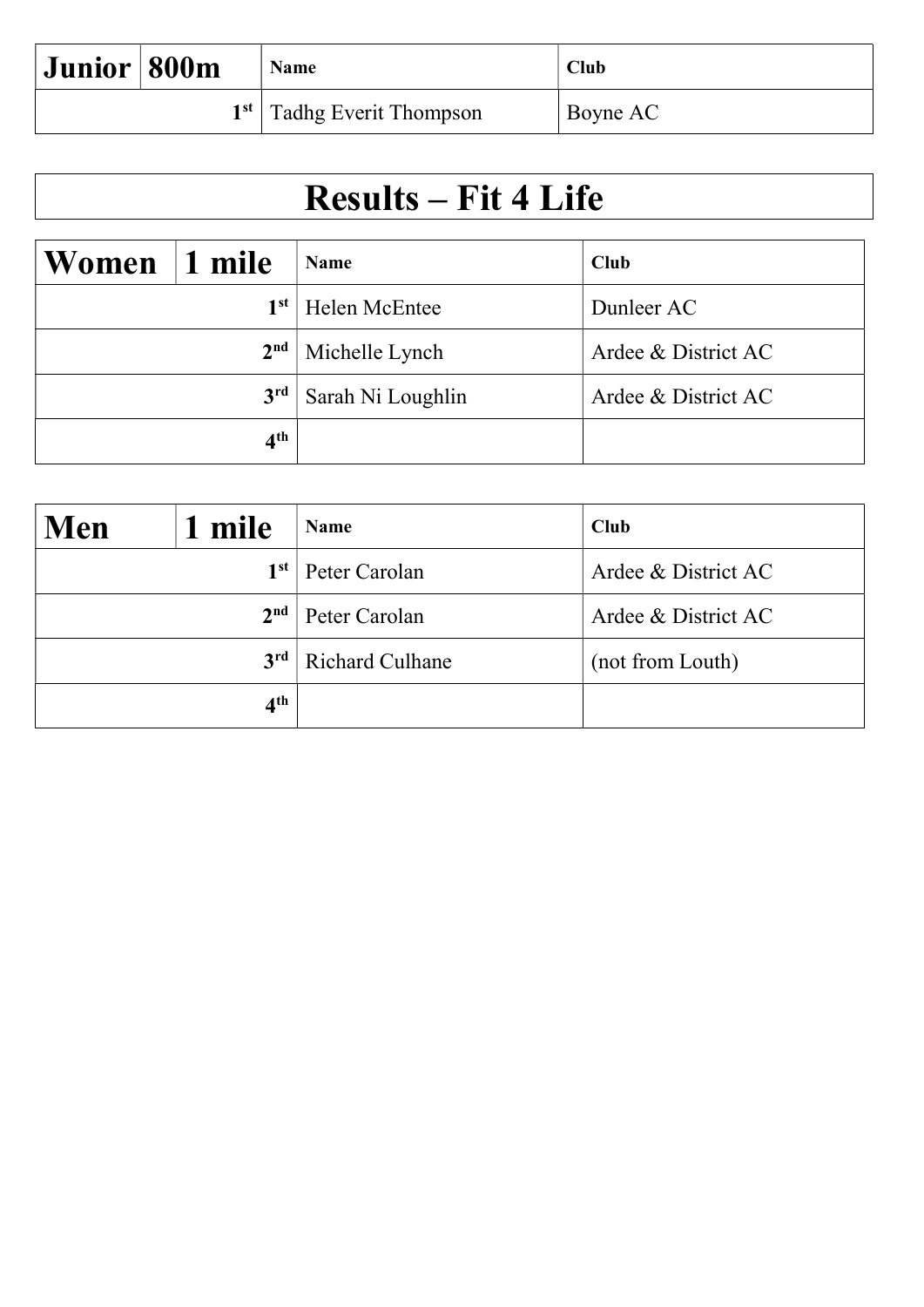| <b>GIRLS</b>            | U10                    | <b>LONG JUMP</b> |                 |
|-------------------------|------------------------|------------------|-----------------|
| <b>NAME</b>             | <b>CLUB</b>            | <b>BEST</b>      | <b>POSITION</b> |
| Jessica Briody          | St. Briget's AC        | 3.25m            | 1 <sup>st</sup> |
| Meabh Smith             | <b>Carrick Aces AC</b> | 3.02m            | 2 <sup>nd</sup> |
| <b>Courtney Commins</b> | Ardee & District AC    | 2.89m            | 3 <sup>rd</sup> |
| Emily O'Reilly          | St. Peter's AC         | 2.82m            | 4 <sup>th</sup> |

| <b>GIRLS</b>    | U12                     | <b>LONG JUMP</b> |                 |
|-----------------|-------------------------|------------------|-----------------|
| <b>NAME</b>     | <b>CLUB</b>             | <b>BEST</b>      | <b>POSITION</b> |
| Enya Silkena    | Dundalk St. Gerard's AC | 4.37m            | 1 <sup>st</sup> |
| Amy Murray      | Ardee & District AC     | 3.67m            | 2 <sup>nd</sup> |
| Shelah Laurence | Boyne AC                | 3.55m            | 3 <sup>rd</sup> |
| Orla McLoughlin | St. Peter's AC          | 3.53m            | 4 <sup>th</sup> |

| <b>GIRLS</b>        | U14                     | <b>LONG JUMP</b> |                 |
|---------------------|-------------------------|------------------|-----------------|
| <b>NAME</b>         | <b>CLUB</b>             | <b>BEST</b>      | <b>POSITION</b> |
| Lucy Brennan        | St. Peter's AC          | 4.36m            | 1 <sup>st</sup> |
| Amelia Laurence     | Boyne AC                | 3.87m            | 2 <sup>nd</sup> |
| <b>Hallie Sands</b> | Ardee & District AC     | 3.83m            | 3 <sup>rd</sup> |
| Ciara Cunningham    | Dundalk St. Gerard's AC | 3.83m            | 3 <sup>rd</sup> |

| <b>GIRLS</b>         | U17                 | <b>LONG JUMP</b> |                 |
|----------------------|---------------------|------------------|-----------------|
| <b>NAME</b>          | <b>CLUB</b>         | <b>BEST</b>      | <b>POSITION</b> |
| <b>Hannah Reilly</b> | <b>Blackrock AC</b> | 4.82m            | 1 <sup>st</sup> |
| Emma Gillespie       | Ardee & District AC | 4.39m            | 2 <sup>nd</sup> |
| Aoibheann Carlon     | Ardee & District AC | 4.10m            | 3 <sup>rd</sup> |
|                      |                     |                  | 4 <sup>th</sup> |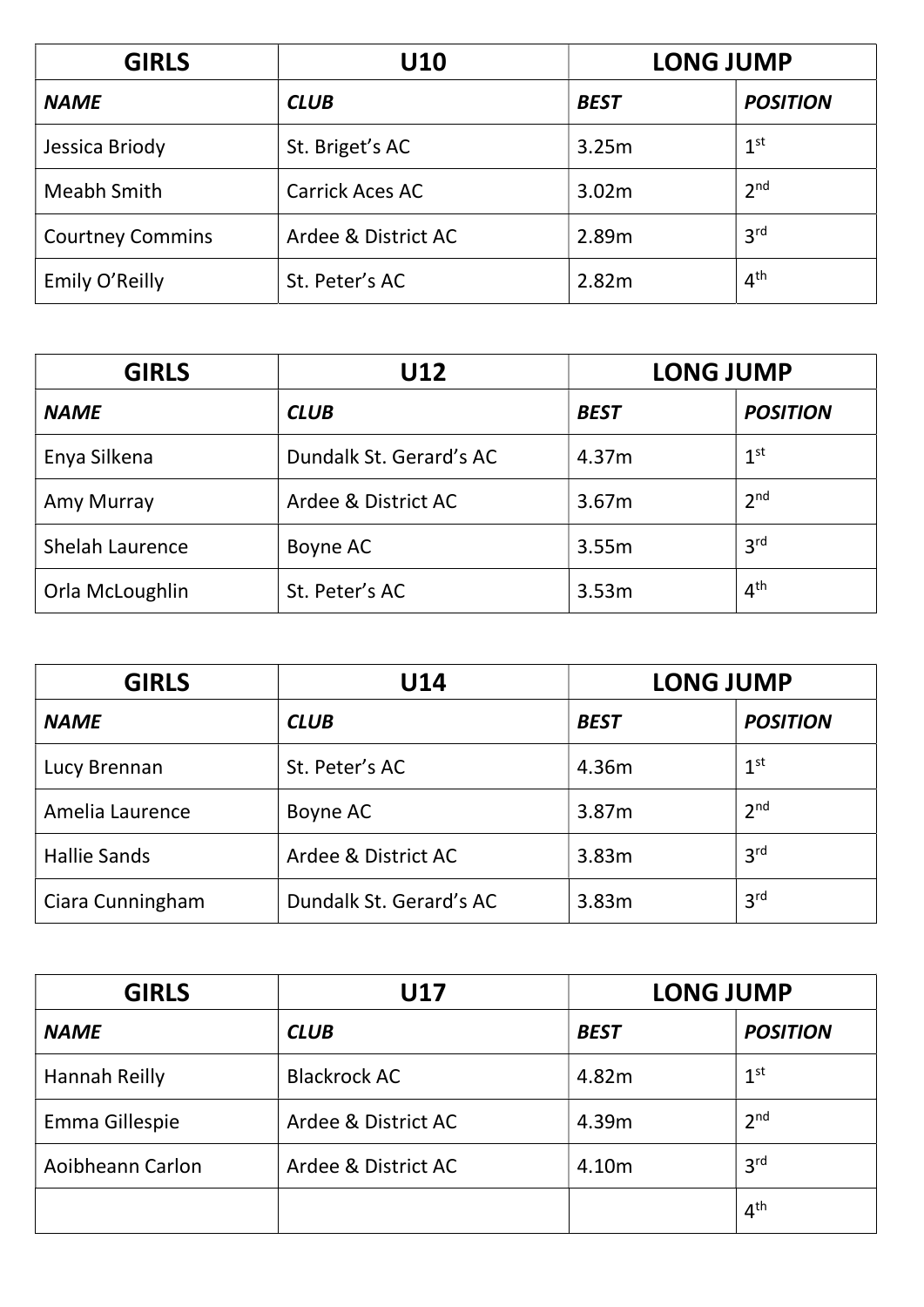| <b>BOYS</b>           | U10                     | <b>LONG JUMP</b> |                 |
|-----------------------|-------------------------|------------------|-----------------|
| <b>NAME</b>           | <b>CLUB</b>             | <b>BEST</b>      | <b>POSITION</b> |
| Conor Brennan         | Dunleer AC              | 3.49m            | 1 <sup>st</sup> |
| <b>Tom Phillips</b>   | Dundalk St. Gerard's AC | 3.39m            | 2 <sup>nd</sup> |
| Callum Byrne          | Boyne AC                | 3.32m            | 3 <sup>rd</sup> |
| <b>Declan McEntee</b> | Dunleer AC              | 3.19m            | 4 <sup>th</sup> |

| <b>BOYS</b>         | U12                 | <b>LONG JUMP</b> |                 |
|---------------------|---------------------|------------------|-----------------|
| <b>NAME</b>         | <b>CLUB</b>         | <b>BEST</b>      | <b>POSITION</b> |
| <b>Tom Maguire</b>  | Ardee & District AC | 4.10m            | 1 <sup>st</sup> |
| <b>Jack Dowdall</b> | Ardee & District AC | 4.04m            | 2 <sup>nd</sup> |
| Oliver Carolan      | Boyne AC            | 3.87m            | 3 <sup>rd</sup> |
| Daragh Mathews      | Dunleer             | 3.79m            | 4 <sup>th</sup> |

| <b>BOYS</b>         | U14                    | <b>LONG JUMP</b> |                 |
|---------------------|------------------------|------------------|-----------------|
| <b>NAME</b>         | <b>CLUB</b>            | <b>BEST</b>      | <b>POSITION</b> |
| James Maguire       | Ardee & District AC    | 4.78m            | 1 <sup>st</sup> |
| Karlis Kaugars      | Dunleer AC             | 4.78m            | 1 <sup>st</sup> |
| <b>Odhran Smith</b> | <b>Carrick Aces AC</b> | 4.37m            | 2 <sup>nd</sup> |
| Sean Allen          | St. Peter's AC         | 4.07m            | 3 <sup>rd</sup> |

| <b>BOYS</b>           | <b>U17</b>          | <b>LONG JUMP</b> |                 |
|-----------------------|---------------------|------------------|-----------------|
| <b>NAME</b>           | <b>CLUB</b>         | <b>BEST</b>      | <b>POSITION</b> |
| <b>Destiny James</b>  | Dundealgan AC       | 4.19m            | 1 <sup>st</sup> |
| Daniel Kiakowiak      | Navan AC            | 4.88m            | 1 <sup>st</sup> |
| <b>Edward McEntee</b> | Dunleer AC          | 4.70m            | 2 <sup>nd</sup> |
| Eoghan Smith          | <b>Blackrock AC</b> | 4.47m            | 3 <sup>rd</sup> |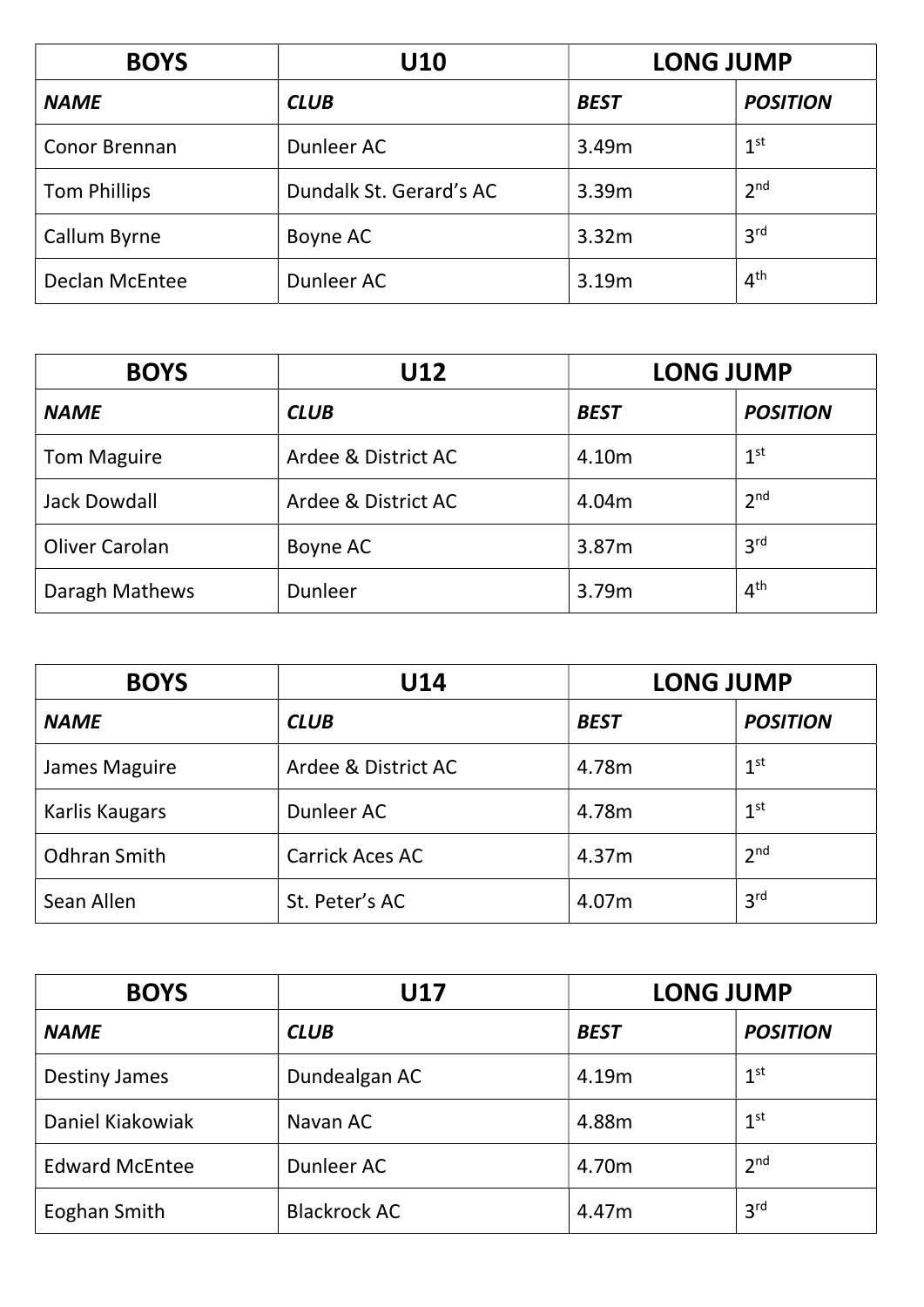| <b>GIRLS</b>        | U11                  | <b>TURBO JAVELIN</b> |                 |
|---------------------|----------------------|----------------------|-----------------|
| <b>NAME</b>         | <b>CLUB</b>          | <b>BEST</b>          | <b>POSITION</b> |
| Ailish Fee          | <b>Blackrock AC</b>  | 14.40m               | 1 <sup>st</sup> |
| <b>Grace Reilly</b> | <b>Blackroack AC</b> | 12.73m               | 2 <sup>nd</sup> |
| Caoimhe Carolan     | Ardee & District AC  | 11.86m               | 3 <sup>rd</sup> |
| Jessica McCarron    | Ardee & District AC  | 11.66m               | 4 <sup>th</sup> |

| <b>GIRLS</b>    | U13                     | <b>SHOT</b> |                 |
|-----------------|-------------------------|-------------|-----------------|
| <b>NAME</b>     | <b>CLUB</b>             | <b>BEST</b> | <b>POSITION</b> |
| Kya Mothiram    | Ardee & District AC     | 10.07m      | 1 <sup>st</sup> |
| Enya Silkena    | Dundalk St. Gerard's AC | 8.04m       | 2 <sup>nd</sup> |
| Lauren Reilly   | <b>Blackrock AC</b>     | 6.82m       | 3 <sup>rd</sup> |
| Rachel Culligan | Dundalk St. Gerard's AC | 6.15m       | 4 <sup>th</sup> |

| <b>GIRLS</b>           | U15                 | <b>SHOT</b> |                 |
|------------------------|---------------------|-------------|-----------------|
| <b>NAME</b>            | <b>CLUB</b>         | <b>BEST</b> | <b>POSITION</b> |
| <b>Orlaith Carolan</b> | Ardee & District AC | 7.79m       | 1 <sup>st</sup> |
| Isabelle Delaney       | Ardee & District AC | 7.34m       | 2 <sup>nd</sup> |
| Rebecca McCarron       | Ardee & District AC | 6.57m       | 3 <sup>rd</sup> |
|                        |                     |             | 4 <sup>th</sup> |

| <b>GIRLS</b>      | U16                 | <b>SHOT</b>       |                 |
|-------------------|---------------------|-------------------|-----------------|
| <b>NAME</b>       | <b>CLUB</b>         | <b>BEST</b>       | <b>POSITION</b> |
| Sian Mothiram     | Ardee & District AC | 9.41 <sub>m</sub> | 1 <sup>st</sup> |
| Aoibheann Carolan | Ardee & District AC | 8.94m             | 2 <sup>nd</sup> |
| Kate O'Reilly     | Dundealgan AC       | 6.64m             | 3 <sup>rd</sup> |
|                   |                     |                   | 4 <sup>th</sup> |